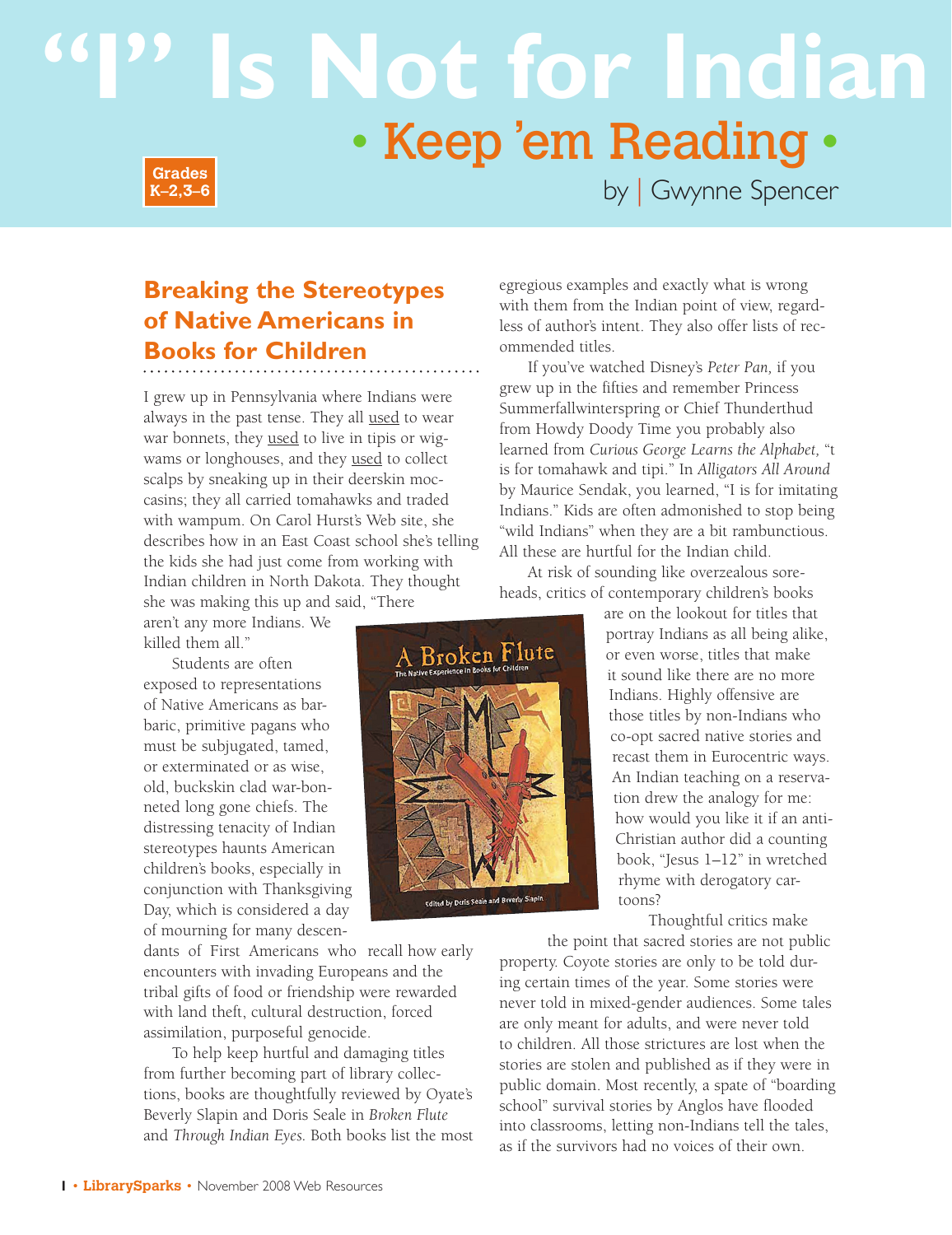

One reliable way to differentiate titles worthy of purchase from those that are is by choosing those that win accolades. A solid resource for informed purchasing is the American Indian Library Association, founded in 1979, whose members are individuals

and institutions interested in the development of programs to improve Indian library, cultural, and informational services in school, public, and research libraries on reservations. Their American Indian Youth Literature Awards identify and honor the very best children's books by and about American Indians. In 2008, the chosen titles were:

- *The Absolutely True Diary of a Part-Time Indian* by Sherman Alexie
- *Counting Coup: Becoming a Crow Chief on the Reservation and Beyond* by Joseph Medicine Crow
- *Crossing Bok Chitto: A Choctaw Tale of Friendship and Freedom* by Tim Tingle, illustrated by Jeanne Rorex Bridge

Another prestigious award you can trust is the Michael Lacapa Spirit Prize, awarded by the Northern Arizona Book Festival which features titles that "celebrate the peoples, cultures, and natural landscapes of the American Southwest." Lacapa (Apache-Tewa-Hopi) was a children's book illustrator-writer who worked with the Apache tribe in developing multicultural educational curriculum for Native school-age children and often used storytelling as a teaching tool. He also articulately argued for the cultural sovereignty of Native American stories. The 2008 Lacapa Spirit Prize goes to *Jóhonaa'éí: Bringer of Dawn* by Veronica Tsinajinnie, illustrated by Ryan Singer.

*Oyate.org*, a nonprofit organization, provides visitors to their Web site with critical evaluation of books and curricula with Indian themes. Their staff conducts "Teaching Respect for Native Peoples" workshops and provides a small resource center with a reference library. Most importantly, they post extensive reviews on their Web site of exemplary titles that provide honest and desirable depictions of Indian lifeways and

stories. Oyate also sells children's, young adult, and teacher books and related materials, with an emphasis on writing and illustration by Native people.

Debbie Reese (Nambe Pueblo) offers a wide range of critical research and academically oriented resources at *www.nah.uiuc.edu/faculty-Reese. htm* and her blog at *americanindiansinchildrensliterature.blogspot.com*

Cynthia Leititch-Smith offers extensive articles and lists and recommends authors and illustrators like Shonto W. Begay, David Beyer (Cree), Jeanne Rorex Bridges, Joseph Bruchac, Yvonne Wakim Dennis (Cherokee), Anthony Chee Emerson (Navajo), Louise Erdrich, Joy Harjo, George Littlechild (Plains Cree), Devon A. Mihesuah, Simon Ortiz (Acoma), Marcie R. Rendon, LaVera Rose, Gayle Ross, Hendle Rumbaut, Virginia Driving Hawk Sneve, Virginia Stroud (Cherokee-Creek), Tim Tingle, Luci Tapahonso (Diné), and Richard Van Camp (Dogrib). Go to *www.CynthiaLeitichSmith.com.*

## **Resources**

Here are just a few titles recently released and favorably reviewed:

## **Books for Younger Readers and Babies**

- *Baby's First Laugh* by Jessie Eve Ruffenbach. Salina Bookshelf, 2003.
- *Buffalo Song* by Joseph Bruchac (Abenaki). Lee and Low Books, 2008.
- *Children of the USA* by Maya Ajmera, Yvonne Wakim Dennis, and Cynthia Pon. Charlesbridge, 2008.
- *Crossing Bok Chitto: A Choctaw Tale of Friendship and Freedom* by Tim Tingle (Choctaw). Cinco Puntos Press, 2006.
- *The Girl Who Helped Thunder and Other Native American Folktales* by James Bruchac, Joseph Bruchac, and Stefano Vitale. Sterling Publishing, 2008.
- Baby's First Lar
- *Jóhonaa'éí: Bringer of Dawn* by Veronica Tsinajinnie. Salina Bookshelf, 2007.